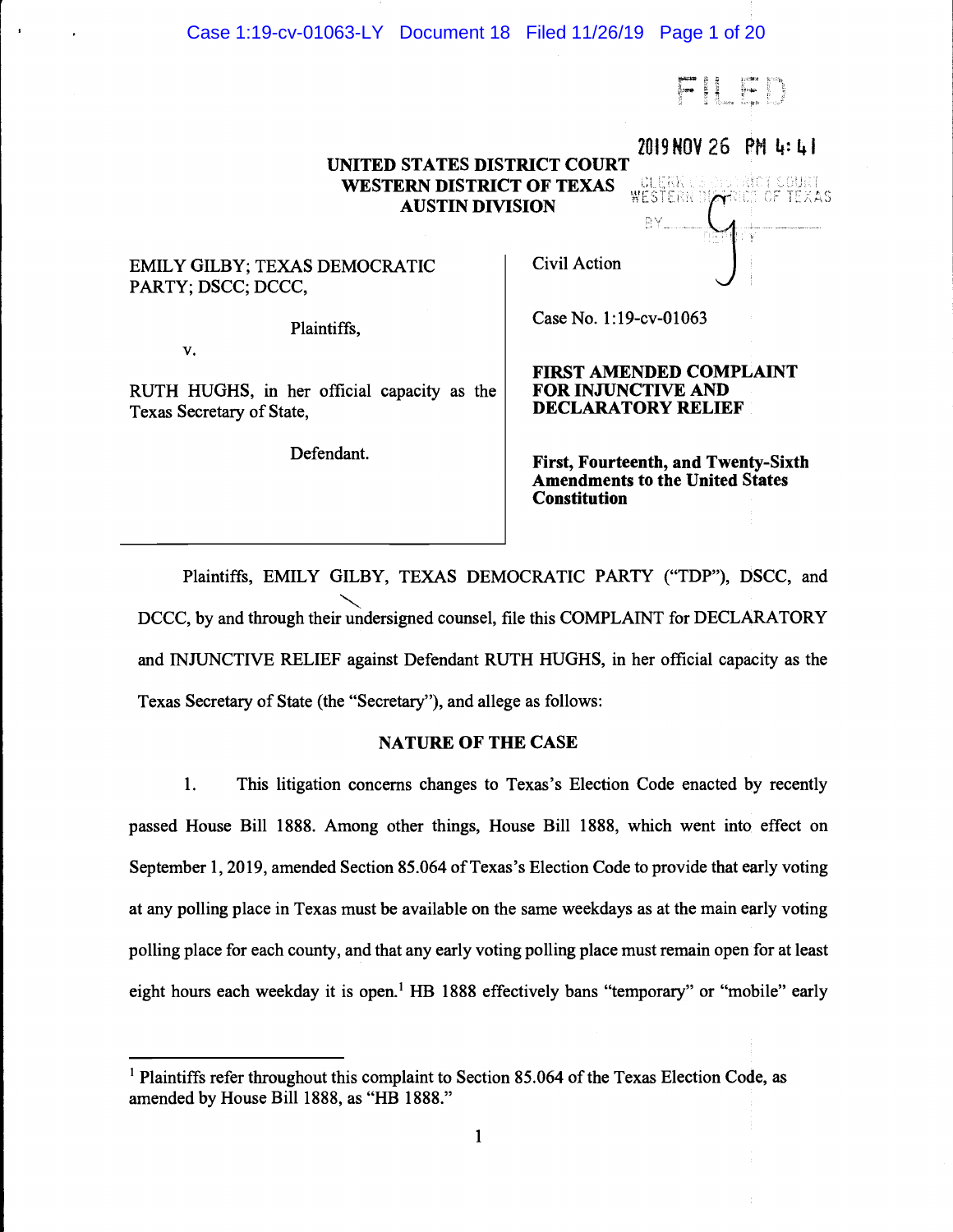### Case 1:19-cv-01063-LY Document 18 Filed 11/26/19 Page 2 of 20

voting, which afforded county officials the discretion to open early voting locations with flexible hours and days, giving them the chance to bring early voting opportunities to as many voters as possible, including thousands of young Texans living on or near college or university campuses and without reliable access to transportation. Plaintiffs challenge these changes, which have already led and, if not enjoined, will continue to lead to substantially fewer early voting opportunities for young voters, as unconstitutional under the First, Fourteenth, and Twenty-Sixth Amendments.

2. Texas has long had problems with voter turnout. The state, for example, ranked last among all states for turnout in the 2014 midterm elections. Fernando Ramirez, Voter Turnout in Texas is Dead Last in America, Study Finds, Houston Chronicle (Sept. 19, 2018), https://www.houstonchronicle.com/news/houston-texas/texas/article/Voter-turnout-in-Texas-isdead-last-in-America- 13241845 .php. The state's consistently low turnout is attributable in part to its restrictive voting laws, which include an early registration deadline, a lack of online voter registration, and a restrictive photo identification law. Elbert Wang, Texas Saw the Nation 's Sixth-Highest Voter Turnout Increase, But Still Lagged Behind Most Other States, Texas Tribune (Dec. 7, 2018), https://www.texastribune.org/20 18/12/07/texas-voter-turnout-sixth-highest-increase-2018-midterms/. Since the Supreme Court's decision in Shelby County v. Holder, 570 U.S. 529 (2013), did away with preclearance under Section 5 of the Voting Rights Act, Texas has also closed more polling places than any state previously subject to preclearance, further depressing turnout. See Leadership Conference Education Fund, Democracy Diverted: Polling Place Closures and the Right to Vote (Sept. 2019), http://civilrightsdocs.info/pdf/reports/Democracy-Diverted.pdf.

3. Turnout in Texas improved dramatically in the 2018 midterm elections, however, largely thanks to the increased availability and use of early voting. That year, turnout increased by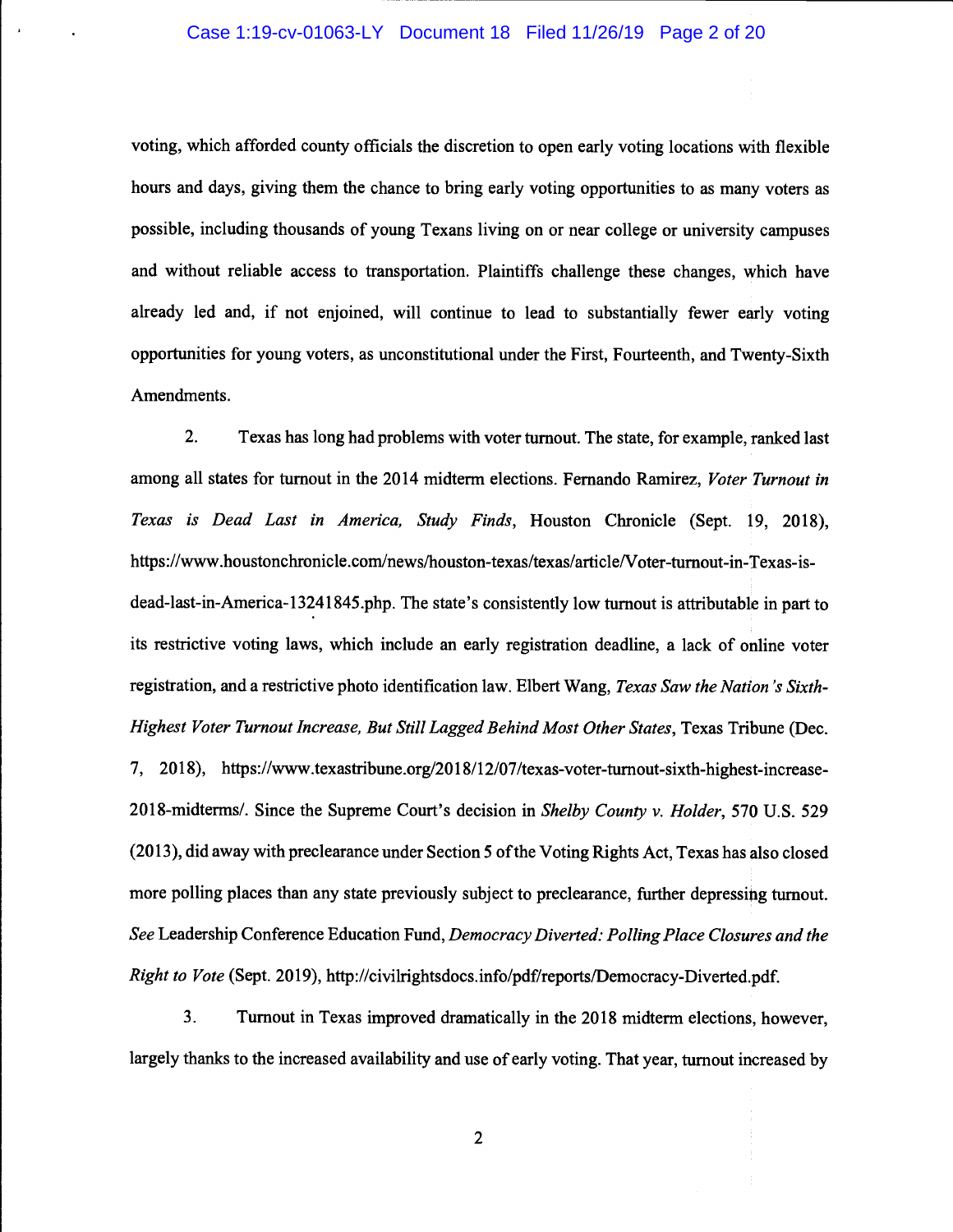## Case 1:19-cv-01063-LY Document 18 Filed 11/26/19 Page 3 of 20

18 percentage points compared with the previous midterms, which was the nation's sixth-highest increase. Wang, supra. Early voting played a significant role in this increase, accounting for over 70 percent of the total turnout in Texas. Id. In fact, the number of Texans who voted early in 2018 alone surpassed total turnout overall in the 2014 election. Id.

4. One particular bright spot in the 2018 midterm elections was the significant use of early voting, and particularly temporary early voting, by young voters in Texas. Youth early voting rates rose by a whopping 508 percent statewide as compared with 2014. See Ana Orsini, Voter Turnout of Young Adults Up 500 Percent in Texas, KCBD (Nov. 2, 2018), https://www.kcbd.com/2018/11/03/voter-turnout-young-adults-up-percent-texas/. These included young voters at college campuses statewide making substantial use of temporary early voting locations offered on campus.

5. HB 1888, which was passed on a largely party-line vote and signed into law by Governor Abbott on June 14, 2019, went into effect on September 1, 2019, and effectively bans temporary early voting by requiring that every early voting location operate for eight hours each weekday and stay open for the same number of weekdays as the main early voting location in the county.

6. Counties throughout Texas do not have the financial resources to turn all of the locations where they offered temporary early voting into permanent early voting locations. As a result, several counties are offering significantly fewer early voting locations in the 2019 off-year elections than they did previously, and have indicated that they will also be forced to offer significantly reduced early voting opportunities in the upcoming 2020 elections. Many of the locations where early voting will no longer be available are on or near college campuses, and the impact of this reduction in early voting locations will almost certainly fall disproportipnately on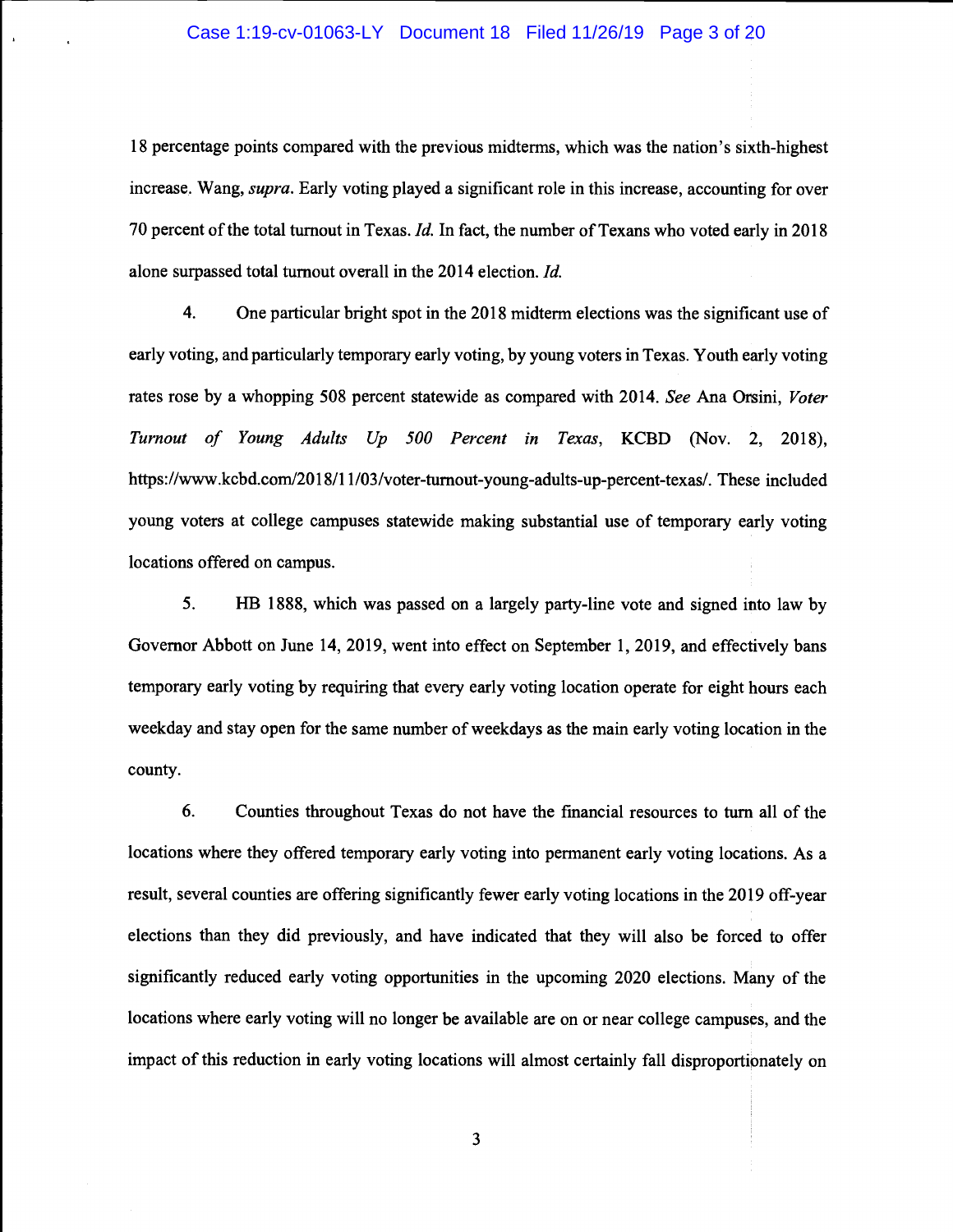# Case 1:19-cv-01063-LY Document 18 Filed 11/26/19 Page 4 of 20

young voters, who already suffer from limited automobile access compared to the general population. HB 1888 will make it more difficult, and in some cases impossible, for young voters throughout the state to exercise the franchise.

7. In Tarrant County, for example, there will likely be no early voting locations on the campuses of the University of Texas at Arlington or at Texas Christian University in 2020, where temporary early voting locations previously existed. Bud Kennedy, 11,000 College Votes Turned Tarrant County Purple in 2018. Now Campus Voting May End, Fort Worth Star Telegram (Sept. 28, 2019), https://amp.star-telegram.com/news/politics-govemment/article235 524697.html.

8. Austin Community College, which has self-funded all nine of its on-campus temporary early voting locations for years as a way of enshrining civic engagement as a part of its curriculum, is also likely to lose some if not all of its early voting locations. Michael Wines, The Student Vote is Surging. So Are Efforts to Suppress It., The New York Times (Oct. 24, 2019), https://www.nytimes.com/2019/10/24/us/voting-college-suppression.html.

9. At least six other on-campus early voting locations at colleges in Fort Worth, and two more in Brownsville, are also at risk. Id.

10. Tens of thousands of young Texans have relied on these jeopardized on-campus early voting locations when casting their ballots in years past, including students who have limited access to transportation, first-time voters unsure of the process, and students who have jampacked and otherwise inflexible class and work schedules.

11. Plaintiffs Emily Gilby, TDP, DCCC and DSCC, bring this lawsuit to protect their rights and the rights of their members and constituencies to equal opportunities and access to the franchise.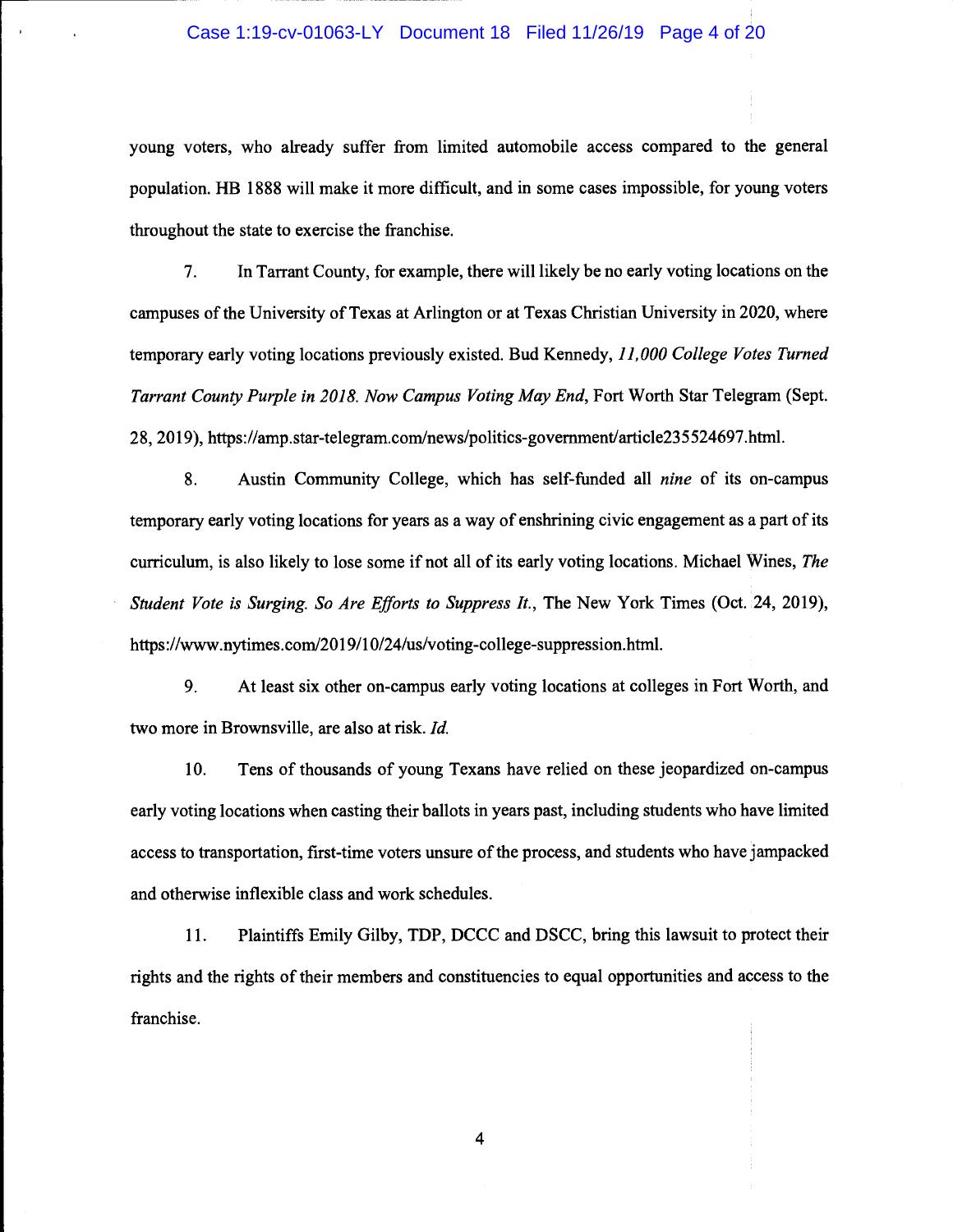12. HB 1888 discriminatorily limits equal access to early voting for a significant section of the Texas electorate. HB 1888 makes it more difficult, and in some cases impossible, for hundreds of thousands of Texas voters to participate in early voting in the communities in which they live and work, in violation of the First and Fourteenth Amendments. In addition, HB 1888 violates the Twenty-Sixth Amendment, which explicitly protects young voters against such restrictions on the franchise and guarantees them a substantive right to participate equally with other qualified voters in the electoral process.

### JURISDICTION AND VENUE

13. Plaintiffs sue under 42 U.S.C. § 1983 and 1988 to redress the deprivation under color of state law of rights secured by the United States Constitution.

14. This Court has original jurisdiction over the subject of this action under 28 U.s.c. § § 1331 and 1343 because the matters in controversy arise under the Constitution and laws of the United States.

15. This court has personal jurisdiction over the Secretary, who is sued in her official capacity only.

16. Venue is proper in this Court under 28 U.S.C. § 139 1(b) because a substantial part of the events that caused Plaintiffs' claims occurred in this judicial district.

17. This Court has the authority to enter a declaratory judgment and to provide injunctive relief under Rules 57 and 65 of the Federal Rules of Civil Procedure and 28 U.S.C. § 2201 and 2202.

### PARTIES

18. Plaintiff Emily Gilby is a resident of, and registered voter in, Williamson County, Texas. She is 22 years old and a junior at Southwestern University, where she also serves as the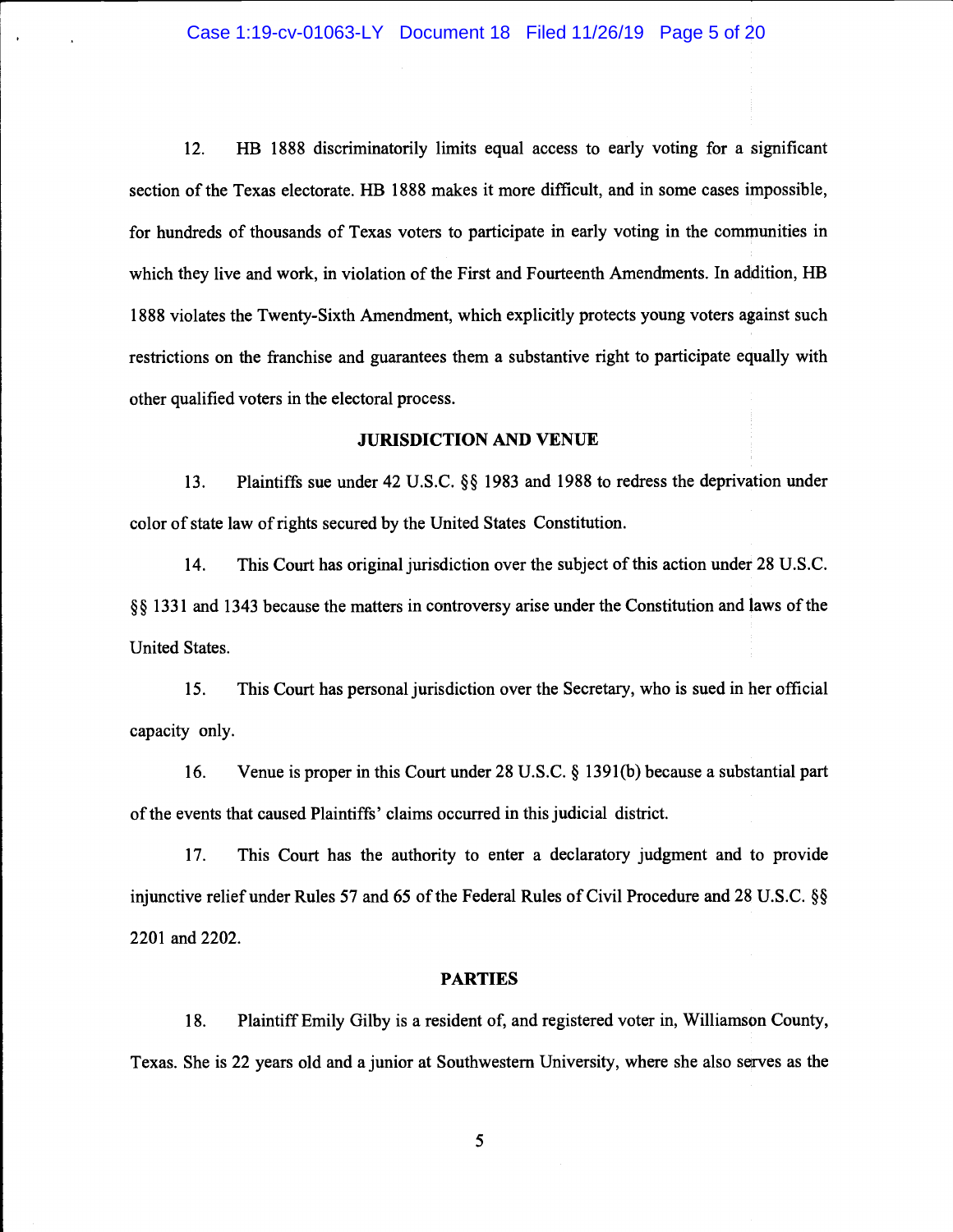# Case 1:19-cv-01063-LY Document 18 Filed 11/26/19 Page 6 of 20

current President of the Southwestern University College Democrats. In the November 2018 general election, which was the first time that Ms. Gilby voted in Texas, she cast her ballot at the temporary early voting location in Southwestern University's campus gym. Like Ms. Gilby, about half of all Southwestern University students cast their ballots at Southwestern University's on campus, temporary early voting location. Ms. Gilby's busy schedule is likely to make it difficult and burdensome to vote on Election Day, so she hopes to be able to vote early and on campus during the 2020 General election, like she did in November 2018. Unless HB 1888 is enjoined, Southwestern University will be unable to host a temporary early voting location, making it far more difficult for Ms. Gilby----or the roughly 50% of her classmates that also voted at the Southwestern University temporary early voting location in 2018—to cast her ballot. Thus, as a direct result of HB 1888's prohibition on temporary early voting locations, Ms. Gilby's right to vote will be burdened, both because she is being denied an equal opportunity to participate in early voting as compared to voters who do not live on or in close proximity to Southwestern University's campus, and because, upon information and belief, HB 1888 was passed with the intent to make it difficult for young voters, such as Ms. Gilby, to access early voting in Texas.

19. Plaintiff TDP is the statewide organization representing Democratic candidates and voters throughout the State of Texas within the meaning of Section 117 of Texas's Election Code and all other applicable provisions of the election laws. TDP's purpose is to elect Democratic Party candidates to public office throughout Texas. To accomplish its purpose, TDP engages in vitally important activities, including supporting Democratic Party candidates in national, state, and local elections through fundraising and organizing efforts; protecting the legal rights of voters; and ensuring that all voters have a meaningful ability to cast ballots in Texas. TDP has millions of members and constituents from across Texas, including millions of Texans who are registered with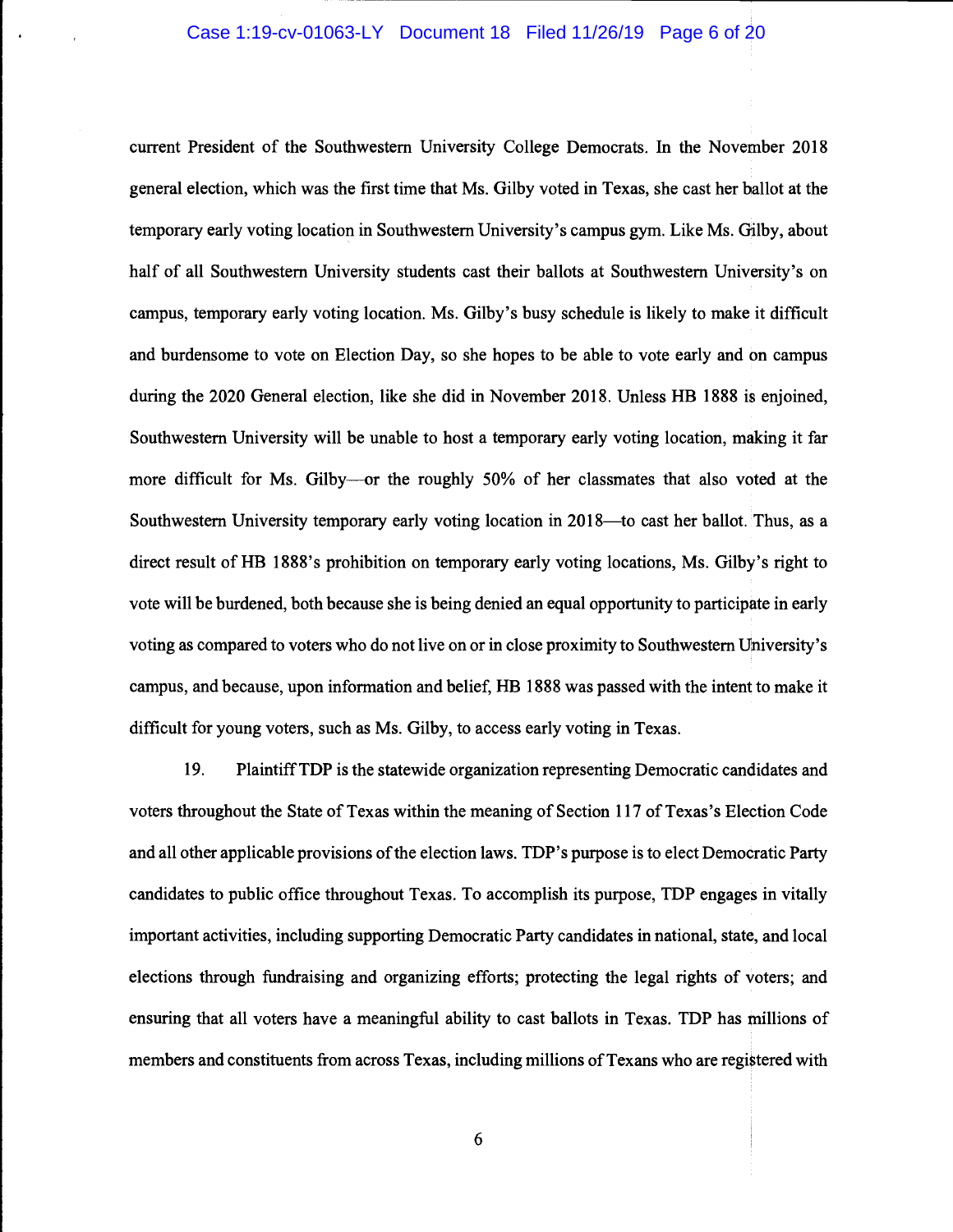### Case 1:19-cv-01063-LY Document 18 Filed 11/26/19 Page 7 of 20

the Texas Department of State's Division of Elections as Democrats, and many other Texans who regularly support and vote for candidates affiliated with the Democratic Party.

20. Plaintiff DSCC is the national senatorial committee of the Democratic Party, as defined by 52 U.S.C. § 30101(14), and its mission is to elect candidates of the Democratic Party to the United States Senate, including in Texas. DSCC works to accomplish its mission across the country and in Texas by, among other things, making expenditures for, and contributions to, Democratic candidates for U.S. Senate and assisting state parties throughout the country, including in Texas. A top priority for DSCC is to engage young, Democratic voters and to foster in those voters a lifelong sense of civic engagement. In 2018, DSCC made contributions and expenditures in the tens of millions of dollars to persuade and mobilize voters to support Democratic Senate candidates.

21. In 2020, DSCC expects to invest millions in support of the Democratic candidate selected as the nominee to run against Republican Senator John Coryn. HB 1888 directly harms DSCC by frustrating its mission of, and efforts in, electing the Democratic Party candidate to the U.S. Senate in Texas by suppressing the access of young voters, who tend to support Democratic Senatorial candidates, to the franchise. DSCC is aware of HB 1888 and will have to expend and divert additional funds and resources on GOTV, voter persuasion efforts, and other activities in Texas, at the expense of its efforts in other states, in order to combat the effects of HB 1888 in getting out the vote among Texas's young voters.

22. Plaintiff DCCC is the national congressional committee of the Democratic Party, as defined by 52 U.S.C. § 30101(14). DCCC's mission is electing Democratic candidates to the U.S. House of Representatives from congressional districts across the United States, including from Texas's 36 congressional districts. DCCC works to accomplish its mission across the country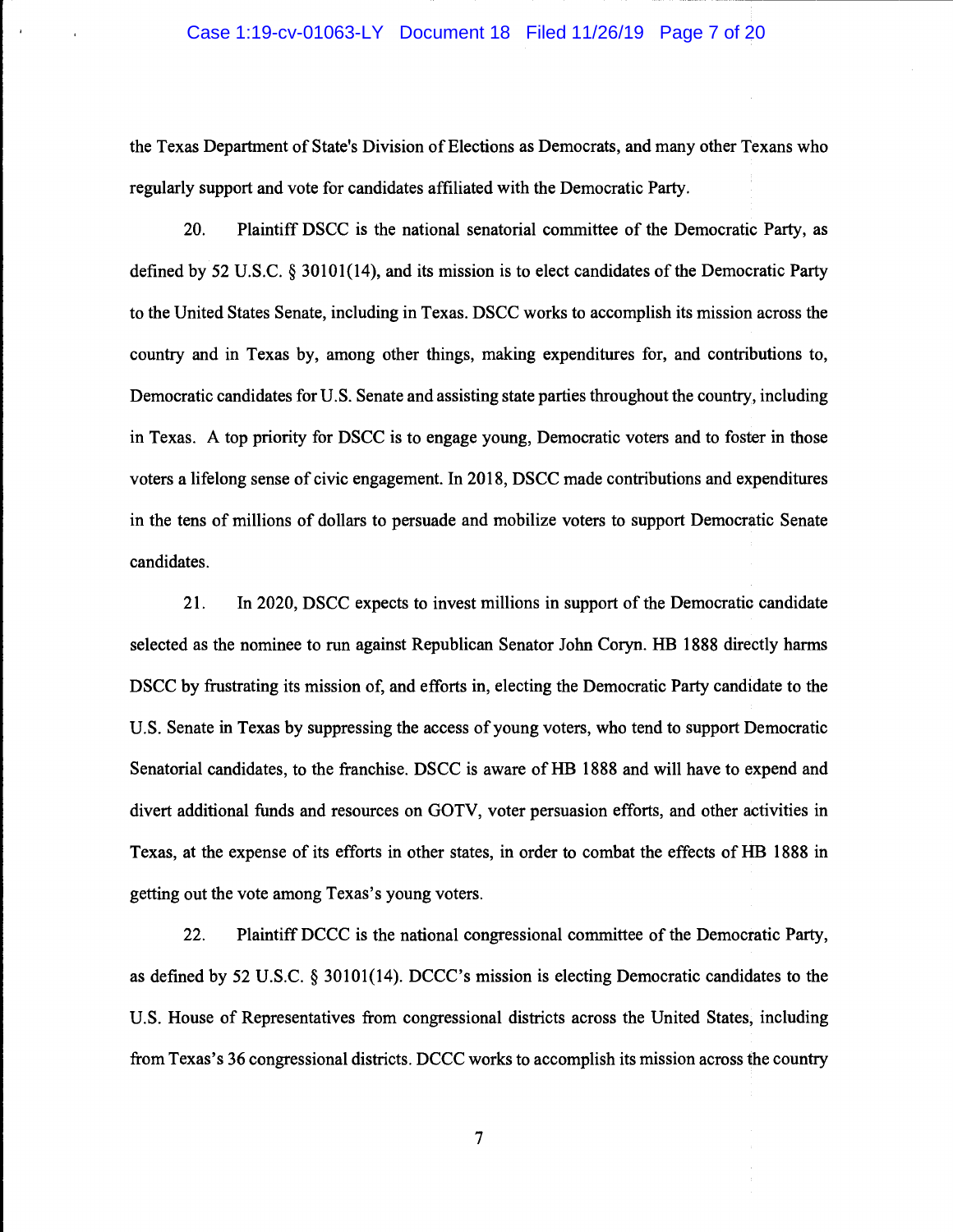## Case 1:19-cv-01063-LY Document 18 Filed 11/26/19 Page 8 of 20

and in Texas by, among other things, making expenditures for, and contributions to, Democratic candidates for U.S. Congress and assisting state parties throughout the country, including in Texas. A top priority for DCCC is to engage young, Democratic voters and to foster in those voters a lifelong sense of civic engagement. In 2018, DCCC made contributions and expenditures in the tens of millions of dollars to persuade and mobilize voters to support Democratic congressional candidates—several million dollars of which were spent for those purposes in Texas.

23. For 2020, DCCC has identified at least eight congressional districts in Texas (Congressional Districts 7, 10, 21, 22, 23, 24, 31, and 32) as targeted races, in which it will expend resources to support the Democratic candidate. Overall, in 2020, DCCC expects to make contributions and expenditures in the millions of dollars to persuade and mobilize voters to support Democratic candidates in congressional elections around the country, including in Texas. HB 1888 directly harms DCCC by frustrating its mission of, and efforts in, electing Democratic Party candidates to the U.S. Congress in Texas by suppressing the access of young voters, who tend to tend to support Democratic Congressional candidates, to the franchise. DCCC is aware of HB 1888 and will have to expend and divert additional funds and resources on GOTV, voter persuasion efforts, and other activities in Texas, at the expense of its efforts in other states, in order to combat the effects of HB 1888 in getting out the vote among Texas's young voters.

24. Defendant RUTH HUGHS (the "Secretary") is sued in her official capacity as the Secretary of State of Texas. The Secretary is a person within the meaning of 42 U.S.C. § 1983 and acts under color of state law in her official capacity. The Secretary's official responsibilities include serving as the Chief Election Officer for Texas, assisting county election officials and ensuring the uniform application and interpretation of election laws throughout Texas. See Tex.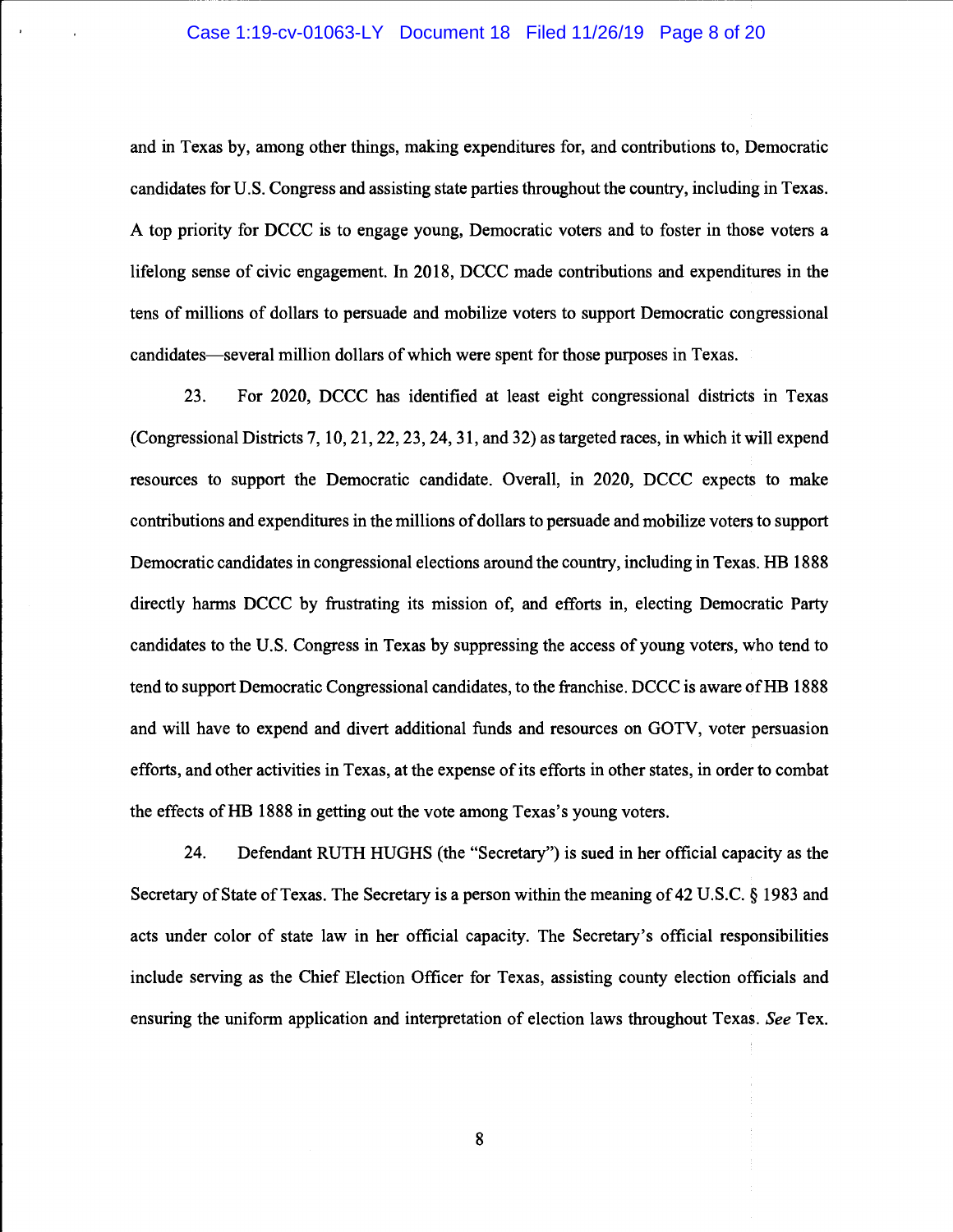Elec. Code § 31.001(a). As the head of the Elections Division of her office, the Secretary is charged with administering the Texas Election Code.

### STATEMENT OF FACTS AND LAW

# A. Young Voters And Early Voting

25. Readily accessible early voting is critical for young voters. These voters are less likely than members of the general public to have easy and immediate access to reliable transportation, while having demanding and inflexible school and work schedules. Indeed, the percentage of 20 to 24-year-olds possessing driver's licenses has steadily decreased over the last 35 years, Michael Sivak & Brandon Schoettle, Recent Decreases in the Proportion of Persons with a Driver's License Across All Age Groups (Jan. 2016), http://www.umich.edu/~umtriswt/PDF/UMTRI-2016-4.pdf ("[T]here was a continuous decrease in the percentage of persons with a driver's license for the years examined. For example, the percentages for 20- to 24-year-olds in 1983, 2008, 2011, and 2014 were 91.8%, 82.0%, 79.7%, and 76.7%, respectively."), while the percentage for other age groups has remained significantly higher, id. ("[T]he percentages for 60- to 64-year-olds in 1983, 2008, 2011, and 2014 were 83.8%, 95.9%, 92.7%, and 92.1%, respectively."). Those young voters who do have driver's licenses often do not own vehicles, or the vehicles that they own are not easily accessible or reliable. Thus, young voters often must rely on public transportation or arrangements largely dictated by others to access early voting sites, making the distance to the nearest early voting site a particularly critical factor for equal access for this demographic.

26. Younger voters (particularly first-time voters) also face information costs and are less likely to know where to vote, how Texas's voting process works, and the voting processes and facilities in their geographical area. Without the flexibility that temporary early voting on campus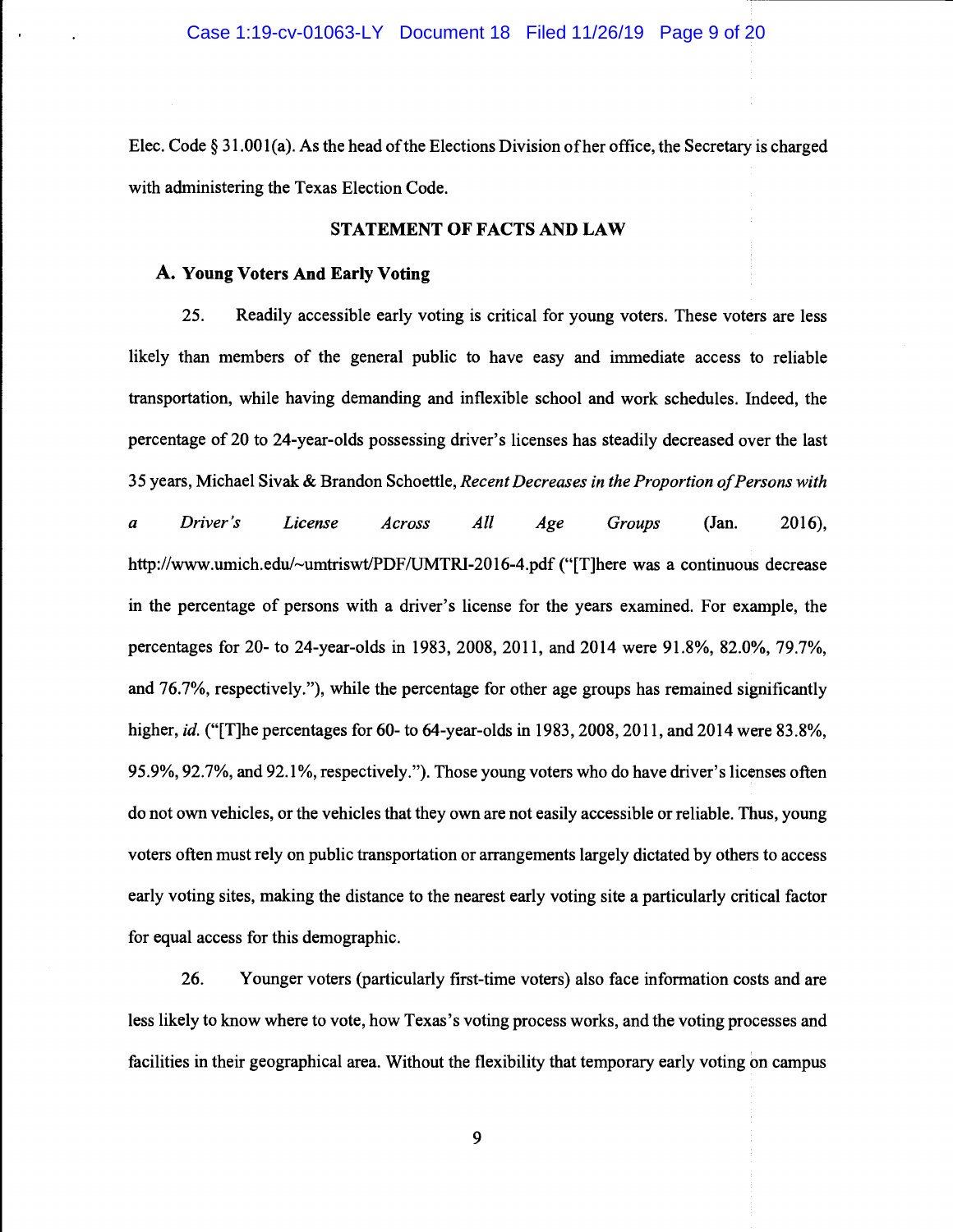## Case 1:19-cv-01063-LY Document 18 Filed 11/26/19 Page 10 of 20

or near to campus provides, many young voters would likely find it highly difficult—and, sometimes, impossible—to make it to the polls to cast their ballots.

27. Limitations on accessible early voting also correlate with significantly longer lines and wait times for the voters able to make it to the polls. Young voters in Texas already often face long lines and wait times due to large populations of registered voters at their precincts, due in part to rampant polling place closures throughout Texas since *Shelby County, see supra* at  $\mathbb{I}$  2, and due to the information deficits they face, which cause them to need more time to fill out ballots and navigate the voting process. When faced with a long line, some voters will be forced to forego voting, meaning these added burdens are likely to discourage many from attempting to vote. This is particularly true of young voters, who are more likely to be first time voters and thus more likely to be discouraged by these, and other, barriers to entry. See Eric Plutzer, Becoming a Habitual Voter: Inertia, Resources, and Growth in Young Adulthood, 96 Am. Pol. Sci. Rev. 41, 41-56 (2002) (noting that voter turnout rates increase with age due, in part, to a reduction in barriers to entry once voting becomes a habit and gains "inertia").

## B. Temporary Early Voting Locations and Results Prior to HB 1888

28. Prior to HB 1888, Texas administrators increasingly employed temporary early voting as an efficient, cost-effective way to reach populations, such as young voters, with particular transportation difficulties, and these efforts borne significant fruit. In Travis County, for example, more than 28,000 people voted at these sites in 2018, or nearly 6 percent of all the votes cast in Travis County. Michael Barajas, The Death of Mobile Polling Places Could Shrink Early Voting in Texas, Texas Observer (Aug. 30, 2019), https://www.texasobserver.org/the-death-of-mobilepolling-places-could-shrink-early-voting-in-texas!. Indeed, Dana DeBeauvoir, Travis County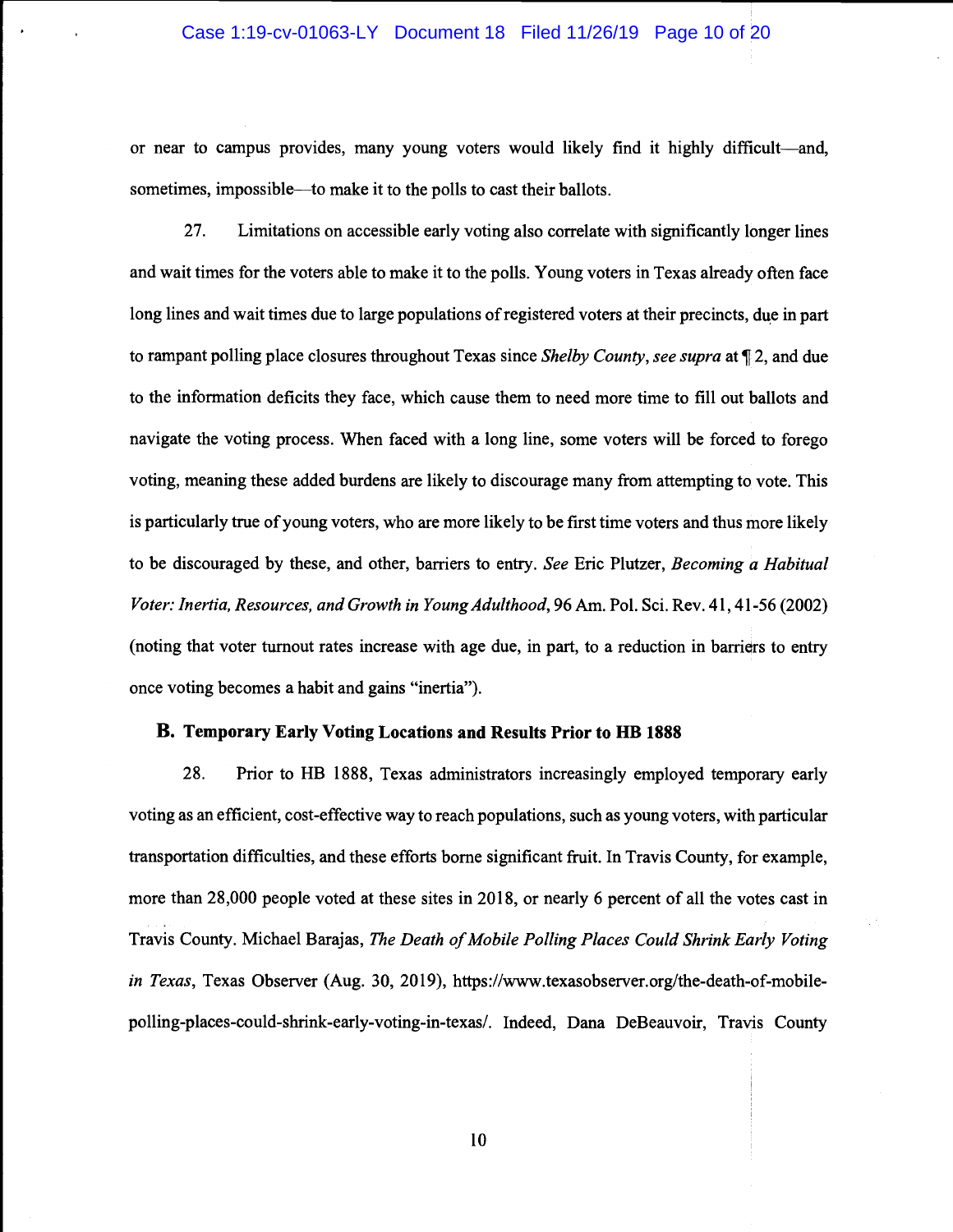clerk and chief elections official, called temporary voting sites dollar-for-dollar "the most effective program we had." Wines, supra.

29. Young voters were among the populations best and most effectively served by temporary early voting locations. At Southwestern University in Georgetown, Texas, for example, more than half of the student population voted at the temporary voting site set up on campus. Wines, supra. And this was far from an anomaly. In Tarrant County, 11,000 voters voted at temporary early voting locations on campus in 2018. Kennedy, *supra*. Likewise, Cameron County opened three voting sites on college campuses in 2018, where 2,800 votes were cast. Wines, supra. These voters helped Texas's youth early voting in 2018 rise by 508 percent statewide as compared with 2014. See Orsini, supra.

30. The results of this surge in Texas youth turnout in the November 2018 election are self-evident. Texas's young voters overwhelmingly supported the state's first competitive Democratic United States Senate candidate in decades.<sup>2</sup> Democrats, aided by the surge in youth turnout, also picked up two seats in Texas's congressional delegation, 12 seats in the Texas House, defeated two incumbent Republicans in the Texas Senate, and flipped the majorities of four Texas appellate courts.

## C. The Passage of HB 1888 and Its Harm

31. Following Democratic electoral success and the surge in youth turnout, Republican State Representative Greg Bonnen introduced HB 1888 on February 15, 2019. See Bill History:

 $2$  In 2018, the Democratic candidate for U.S. Senate lost to the Republican incumbent by a margin of only 2.56%, the narrowest margin in forty years. The margins of victory for prior senatorial elections were as follows: 27.2% (2014), 15.9% (2012), 12% (2008), 26.7% (2006), 12% (2002), 32.7% (2000), 11% (1996), and 22.5% (1994).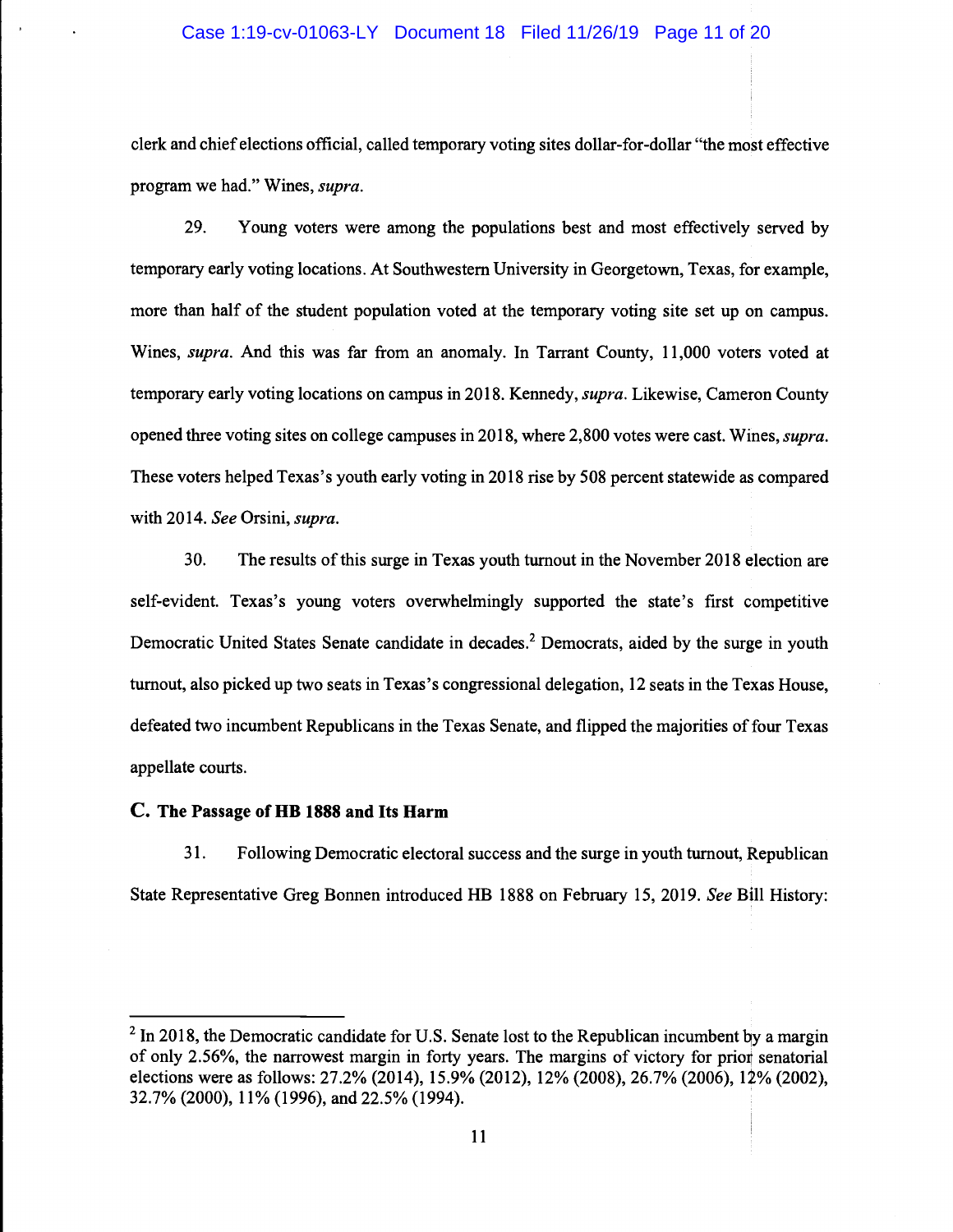#### Case 1:19-cv-01063-LY Document 18 Filed 11/26/19 Page 12 of 20

H.B. 1888, Legis. Sess. 86(R) (Tex. 2019), Texas Legislature Online, https://capitol.texas.gov/BillLookup/History.aspx?LegSess=86R&Bill=HB 1888.

32. The purported purpose of the bill, as articulated by Republican State Senator Joan Huffman on the Senate floor, was to stop the practice of using temporary voting locations for electioneering, with Senator Huffrnan offering as an example local leaders placing temporary voting locations at schools for school bond elections, seeking to influence the vote. Danielle McLean, Lawmakers in Texas Just Concocted a New Way to Keep Democratic Voters From the Ballot Box, ThinkProgess (May 23, 2019) https://thinkprogress.org/texas-lawmakertexaslawmakers-keep-democratic-voters-from-ballot-box-7cac16e8c5f6/. State Representative Bonnen, too, offered this justification when he initially introduced the bill, again relying on the example of school bond elections. Wines, *supra*.

33. Opponents, however, pointed out that the bill would do far more than merely limit electioneering in school elections, including having many negative consequences. Chris Davis of the Texas Association of Election Administrators testified against the bill before the Texas House of Representatives Committee on Elections, noting that it would end many legitimate uses of temporary early voting locations by members of the organization, including preventing the placement of early voting locations in places where it would be critically important to have early voting, but where it did not make fiscal sense to locate an early voting location for the entirety of the two week early vote period. Texas House of Representatives, March 11, 2019 Testimony Before the Committee on Elections, http://tlchouse.granicus.com/MediaPlayer.php?view\_id= 44&clip id= 16486.

34. Seeking to address both concerns, Democratic representative John Bucy offered an amendment to the bill on May 7, 2019, which was meant to allow for the limited use of temporary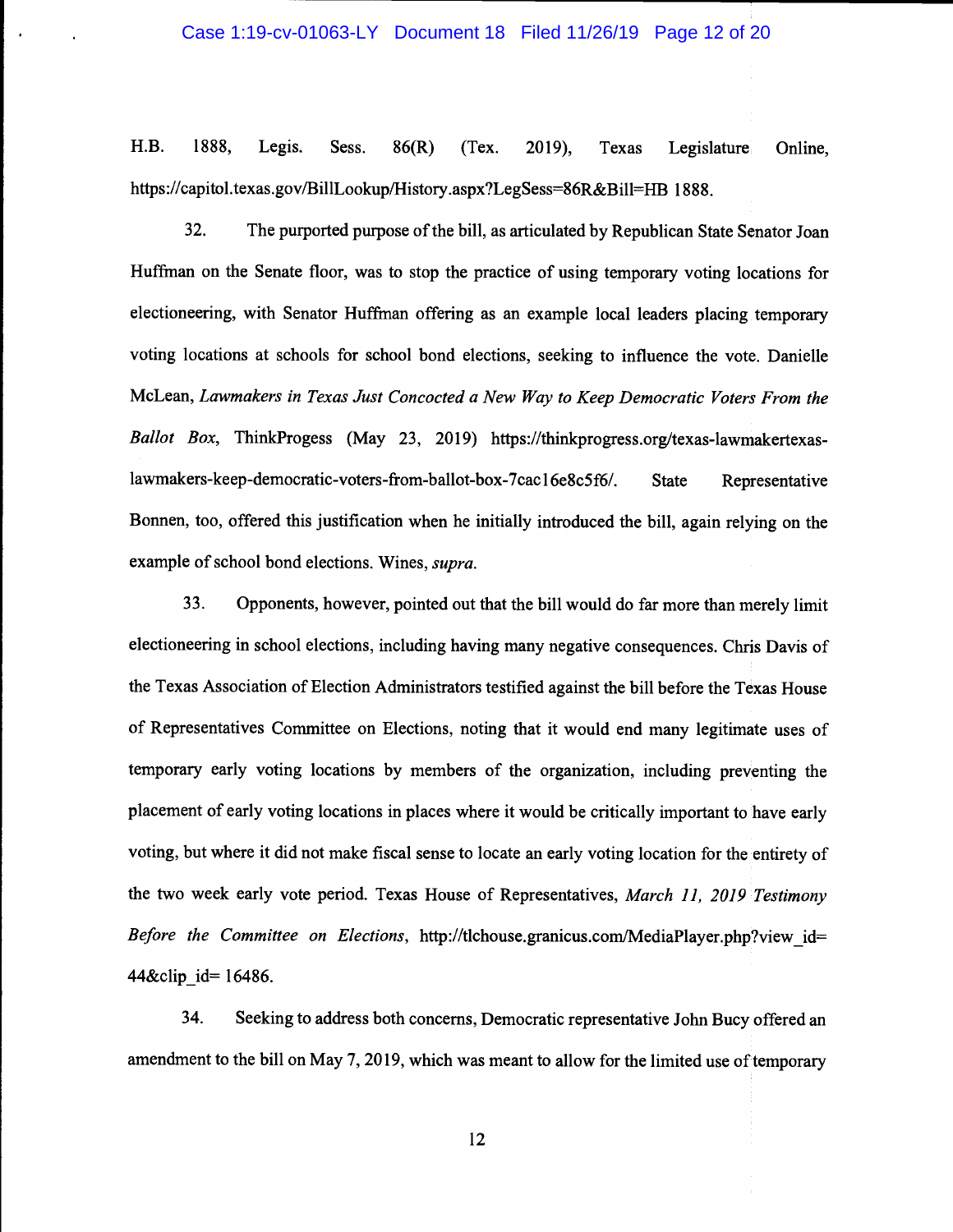### Case 1:19-cv-01063-LY Document 18 Filed 11/26/19 Page 13 of 20

voting locations for primary and general elections for rural voters, nursing homes, and students at institutions of higher education. 86 H. Journal, Reg. Sess., 3109-3110 (Tex. 2019). As Representative Bucy described, his district "relies on mobile voting" and "{u]ses it for our most rural areas and for our colleges and our senior citizen homes." Id. Hence, Representative Bucy offered his amendment as "a compromise to make sure we're ensuring that those without vehicles and other mobility access could still have easy access to the ballot," *id.*, while still prohibiting the use of temporary voting locations in local elections to address the purported concerns of the bill's supporters.

35. Representative Bucy's proposed amendment was tabled on May 7, 2019, id. at 3112, and then an amendment with the same language was finally defeated when Senator José Rodriguez offered it again prior to a vote on the bill on May 21, 2019. 86 S. Journal, Reg. Sess., 2405 (Tex. 2019). The bill subsequently passed on a largely party line vote, was signed into law by Governor Abbott on June 14, 2019, and went into effect on September 1, 2019.

36. Upon information and belief, HB 1888 was passed for the purpose, at least in part, of reducing access to early voting for young Texas voters who reside on and near Texas's college and university campuses, many of which have hosted on-campus early voting sites, often at their own expense, see supra at  $\P$  8, and where tens of thousands of young voters have cast their ballots in recent elections, see supra at  $\P$  28. Despite the pretextual purposes offered by the bill's sponsors, HB 1888's true purpose was to make access to the franchise more difficult, especially for young, college and university student voters, in a direct attempt to suppress the historic youth early voting turnout that Texas saw in 2018 and would otherwise likely see in 2020.

37. The bill has already produced, and will continue to produce, significant harm to young voters absent action from this court. Already, counties have been forced to offer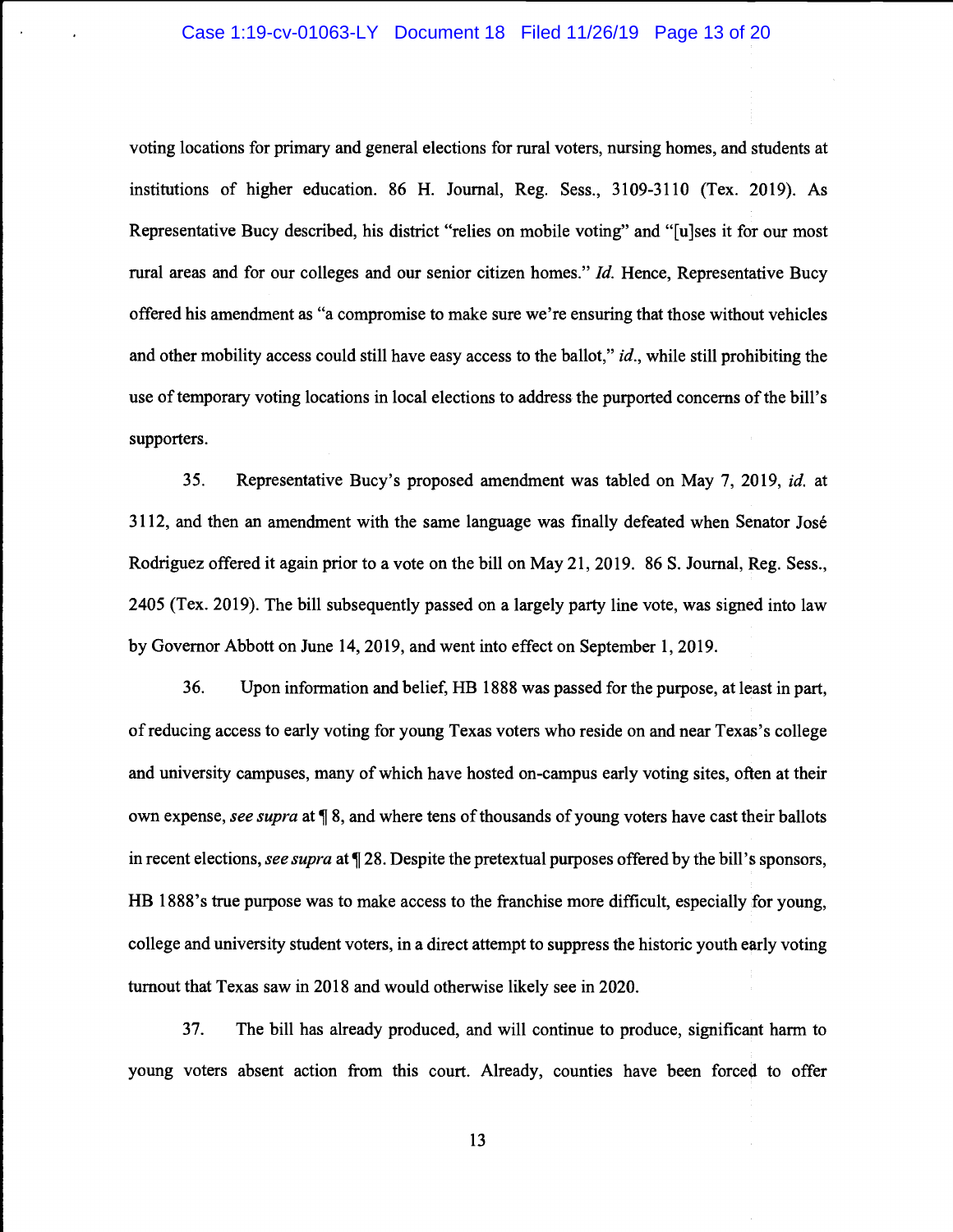# Case 1:19-cv-01063-LY Document 18 Filed 11/26/19 Page 14 of 20

significantly fewer early voting locations in the 2019 off-year elections than they did in previous off-year elections, and have indicated that they will also be forced to offer significantly reduced early voting opportunities in the upcoming 2020 elections. In Travis County, for example, the county had 77 total early voting sites in 2017, when the law was not in effect, with 23 full time early voting sites and 54 locations where a mobile early voting site was located for at least one day of the early voting period. See Early Voting Oct.  $23 - Nov. 3$ , The Austin Chronicle, October 20, 2017, https://www.austinchronicle.com/news/2017-10-20/early-voting/. In the 2019 election, with the law in effect, the county has opened only 30 early voting locations in total. See Travis County Early Voting Locations for the November 5, 2019 General Election, https://countyclerk.traviscountytx.gov/polling-locations.html (last visited Oct. 29, 2019). Further, in Tarrant County, there will likely be no early voting locations on the campuses of the University of Texas at Arlington or at Texas Christian University in 2020, where temporary early vote locations previously existed. Kennedy, supra. Temporary early voting locations at Austin Community College and at college locations in Fort Worth and Brownsville are also likely to be closed for the upcoming 2020 election as a result of HB 1888. Wines, supra.

# CLAIMS FOR RELIEF

## COUNT I

# Violation of First and Fourteenth Amendments: Undue Burden on the Fundamental Right to Vote U.S. Const. amends. I, XIV; 42 U.S.C. § 1983; 28 U.S.C. § 2201, 2202

38. Plaintiffs reallege and incorporate by reference all previous and subsequent paragraphs as though set forth herein.

39. As the Supreme Court has recognized, "{i]t is beyond cavil that voting is of the most fundamental significance under our constitutional structure." Burdick v. Takushi, 504 U.S. 428, 433 (1992). Indeed, the right to vote is the "fundamental political right. . . preservative of all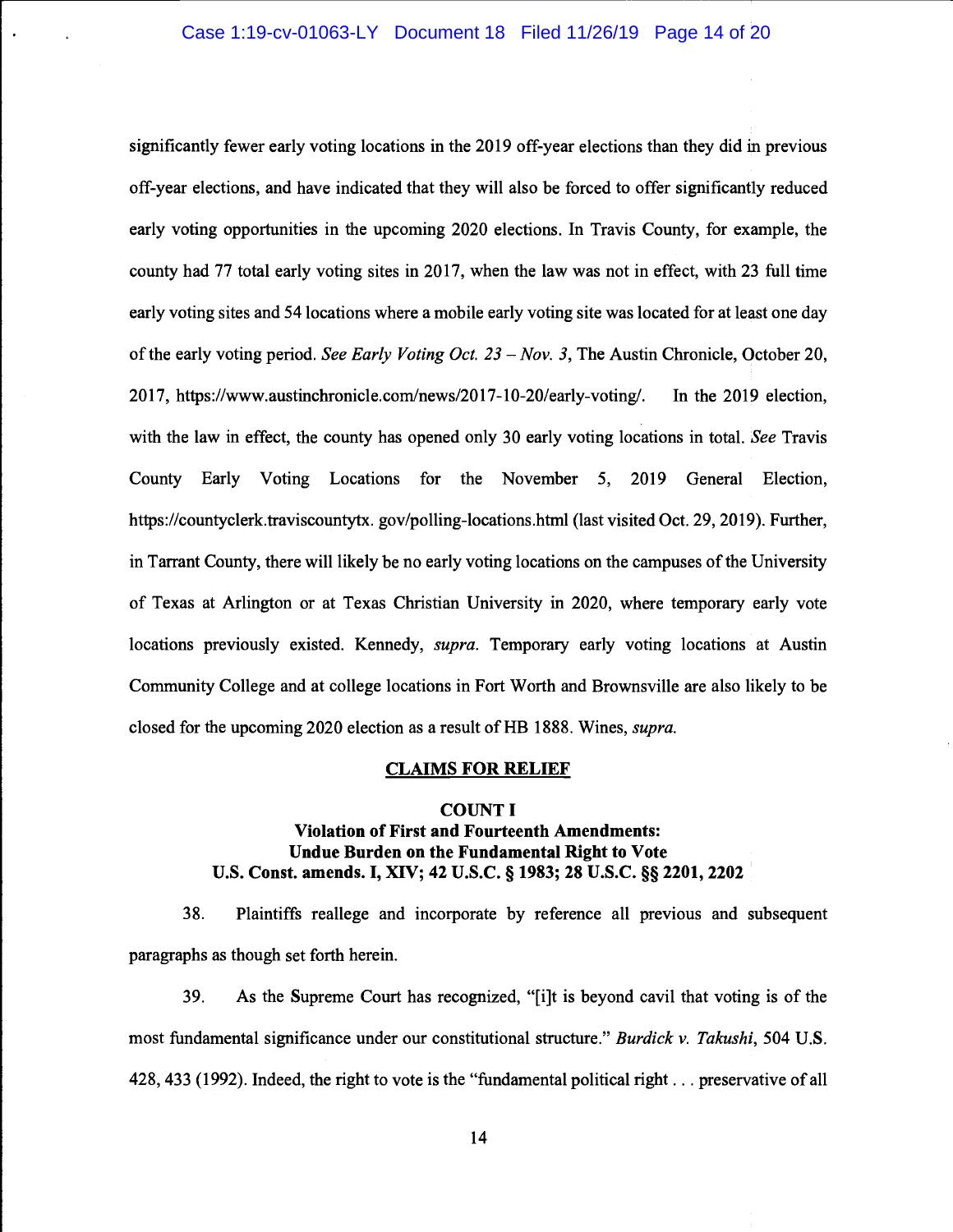### Case 1:19-cv-01063-LY Document 18 Filed 11/26/19 Page 15 of 20

rights." Reynolds v. Sims, 377 U.S. 533, 562 (1964) (quoting Yick Wo v. Hopkins, 118 U.S. 356, 370 (1886)).

40. Under the First Amendment and the Equal Protection Clause of the Fourteenth Amendment, a court considering a challenge to a state election law must carefully balance the character and magnitude of injury to the First and Fourteenth Amendment rights that the plaintiff seeks to vindicate against the justifications put forward by the State for the burdens imposed by the rule. See Burdick, 504 U.S. at 434; Anderson v. Celebrezze, 460 U.S. 780, 789 (1983).

41. "However slight the burden may appear,  $\dots$  it must be justified by relevant and legitimate state interests sufficiently weighty to justify the limitation." Crawford v. Marion Cty. Election Bd., 553 U.S. 181, 191 (2008) (Stevens, J., controlling op.) (internal quotation marks omitted).

42. HB 1888 leaves young voters in this state with less access to the franchise, despite the fact that their "information cost" to voting as inexperienced and often first-time voters is the highest. This burden is significant: it will undo any progress Texas has made against its abysmal youth turnout rates in 2018 by significantly diminishing the opportunities for young Texans to readily participate in what, for many, will be the first election in which they are eligible to vote.

43. HB 1888 does not treat Texas voters equally regarding access to early voting. It mandates an inequality, because it disproportionately reduces or eliminates access to the franchise for Texas voters living or working on or near a college or university where on-campus temporary voting is no longer available, and where so many temporary voting locations had been placed, often at the college or university's own expense.

44. Texas has no legitimate interest, let alone a weighty interest, in maintaining HB 1888's prohibition on temporary early voting locations- if it did, there was no reason to reject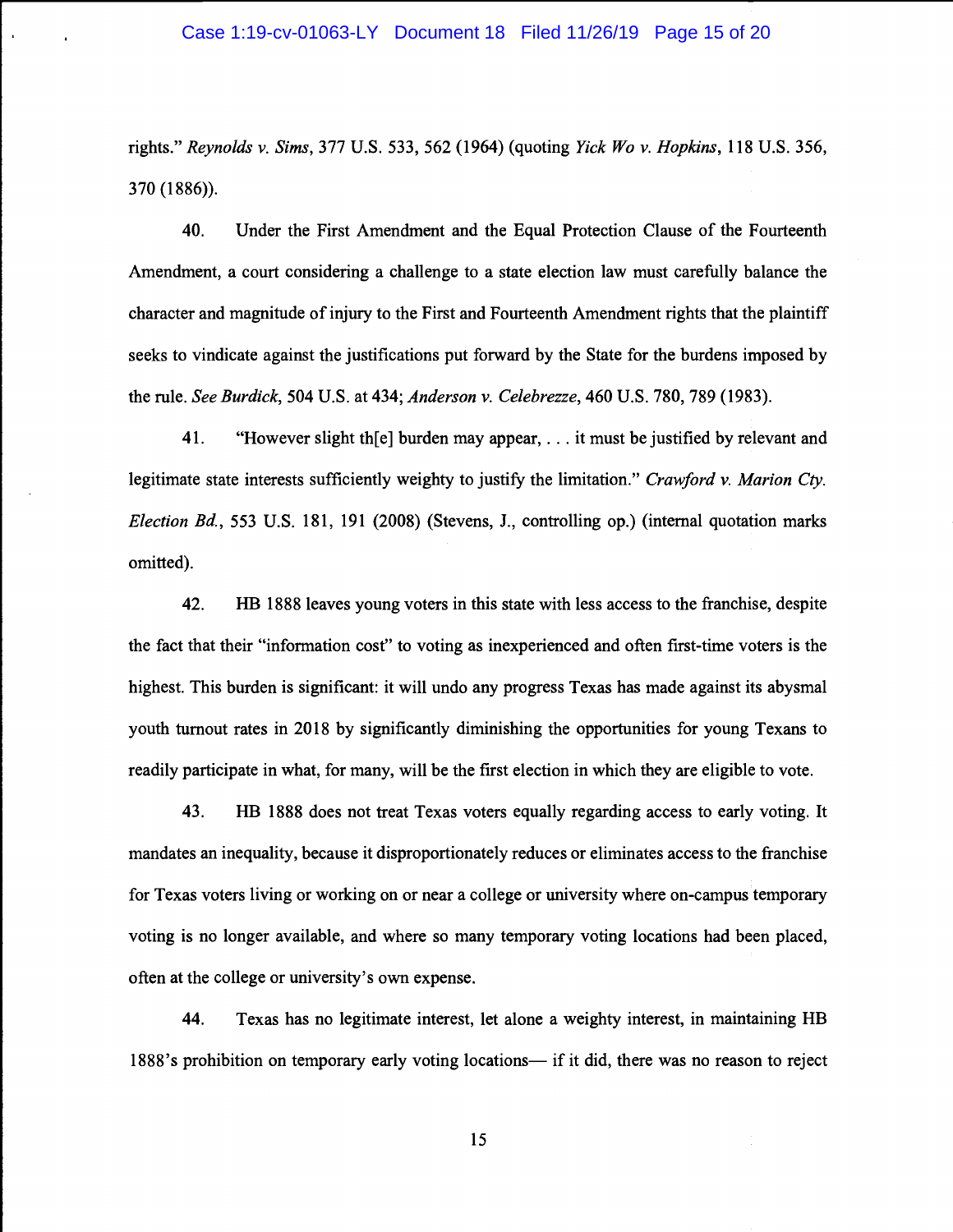### Case 1:19-cv-01063-LY Document 18 Filed 11/26/19 Page 16 of 20

proposed carveouts for colleges and universities (or nursing homes, for that matter), which were never cited as sites where the Legislature was concerned that school board bond electioneering occurred.

45. Absent relief, Ms. Gilby, DSCC, DCCC, and TDP along with its members and constituents, particularly its young members who live on and near college and university campuses that previously hosted temporary early voting locations and have been banned from so doing under HB 1888, will continue to be subjected to an unjustified burden on their right to participate in Texas's elections.

# **COUNT II** Violation of Fourteenth Amendment: Disparate Treatment U.S. Const. amend. XIV; 42 U.S.C. § 1983; 28 U.S.C. § 2201, 2202

46. Plaintiffs reallege and incorporate by reference all previous and subsequent paragraphs as though set forth herein.

47. The Equal Protection Clause of the Fourteenth Amendment to the United States Constitution prohibits states from "deny[ing] to any person within its jurisdiction the equal protection of the laws." U.S. Const. amend. XIV,  $\S$  1. Put simply, "all persons similarly situated should be treated alike." City of Cleburne v. Cleburne Living Ctr., 473 U.S. 432, 439 (1985).

48. Having adopted a system by which early voting is available, Texas may not "by later arbitrary and disparate treatment, value one person's vote over that of another." Obama For Am. v. Husted, 888 F. Supp. 2d 897, 910 (S.D. Ohio 2012), aff'd, 697 F.3d 423 (6th Cir. 2012); Bush v. Gore, 531 U.S. 98, 104–05 (2000) (holding Equal Protection Clause applies to "the manner" of [the] exercise [of voting]" and "once granted the right to vote on equal terms, the State may not, by later arbitrary and disparate treatment, value one person's vote over that of another").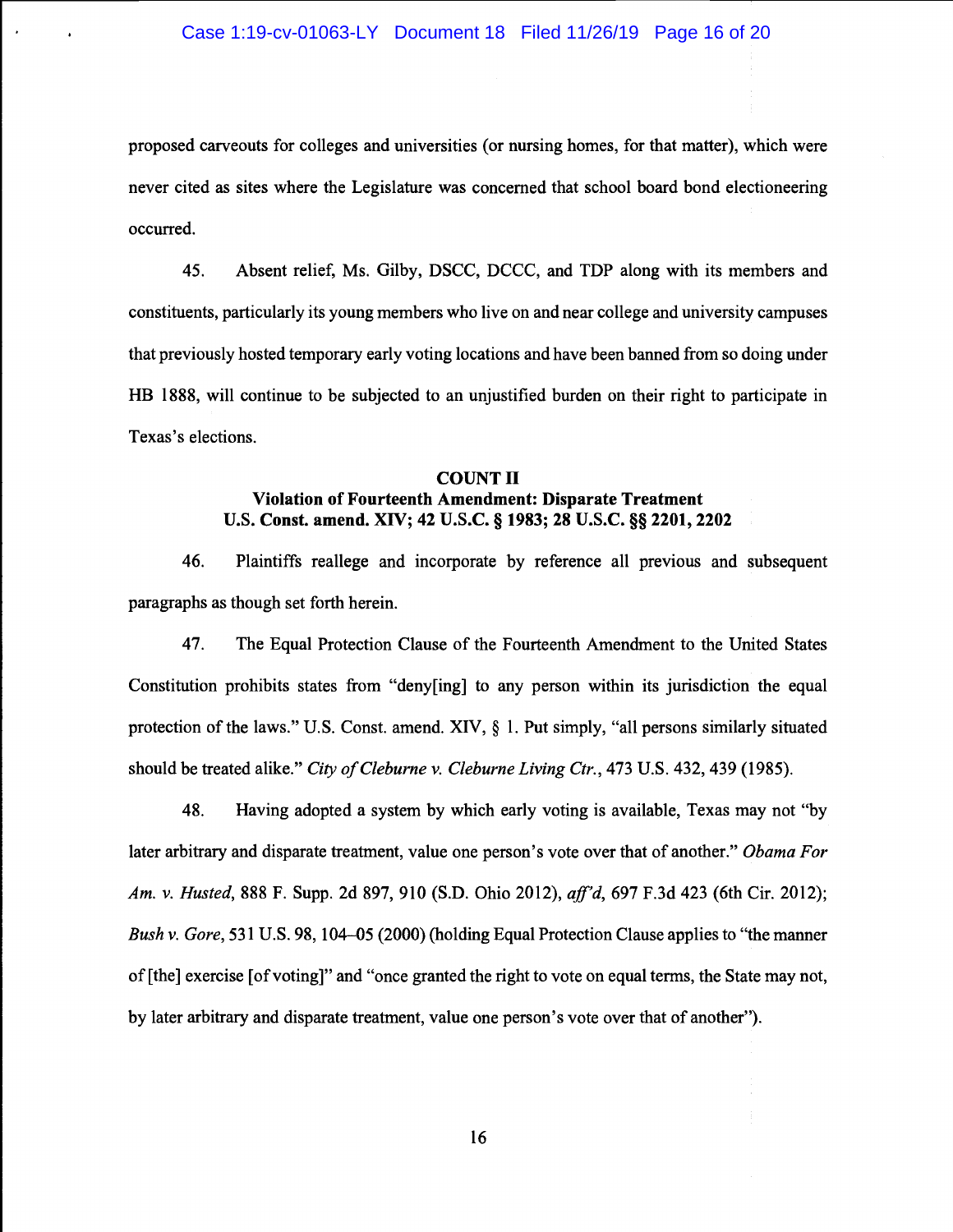# Case 1:19-cv-01063-LY Document 18 Filed 11/26/19 Page 17 of 20

49. All Texas voters are similarly situated and should have equal access to early voting, which Texas law provides. Yet, under HB 1888, thousands of voters who were previously able to rely on and vote at temporary voting sites are treated differently. HB 1888 now mandates that, based on where they live, some voters will enjoy the same consistent access to early voting they had previously, but voters who live near now defunct temporary voting sites, especially young voters, will suffer reduced or eliminated access to the franchise. Because of HB 1888, many young, including newly-registered, first-time Texas voters who live on or near college and university campuses that once housed temporary voting locations will be denied an opportunity to equal access to early voting compared with those who live near permanent early voting locations.

50. No legitimate state interest could justify HB 1888's burden, which creates arbitrary distinctions among Texas voters based on where they live and, relatedly, based on their age.

51. Absent relief, Ms. Gilby, DSCC, DCCC, and TDP along with its members and constituents, particularly its young members who live on and near college and university campuses that previously hosted temporary early voting locations and have been prohibited from so doing under HB 1888, will be denied an equal opportunity to participate in Texas's elections.

#### COUNT HI

# Violation of Twenty-Sixth Amendment: Denial or Abridgement of the Right to Vote on Account of Age U.S. Const. amend. XXVI; 42 U.S.C. § 1983; 28 U.S.C. § 2201, 2202

52. Plaintiffs reallege and incorporate by reference all previous and subsequent paragraphs as though set forth herein.

53. The Twenty-Sixth Amendment to the U.S. Constitution provides: "[t]he right of citizens of the United States, who are eighteen years of age or older, to vote shall not be denied or abridged by.. . any State on account of age." U.S. Const. amend. XXVI, § 1. Its goal "was not merely to empower voting by our youths but was affirmatively to encourage their voting, through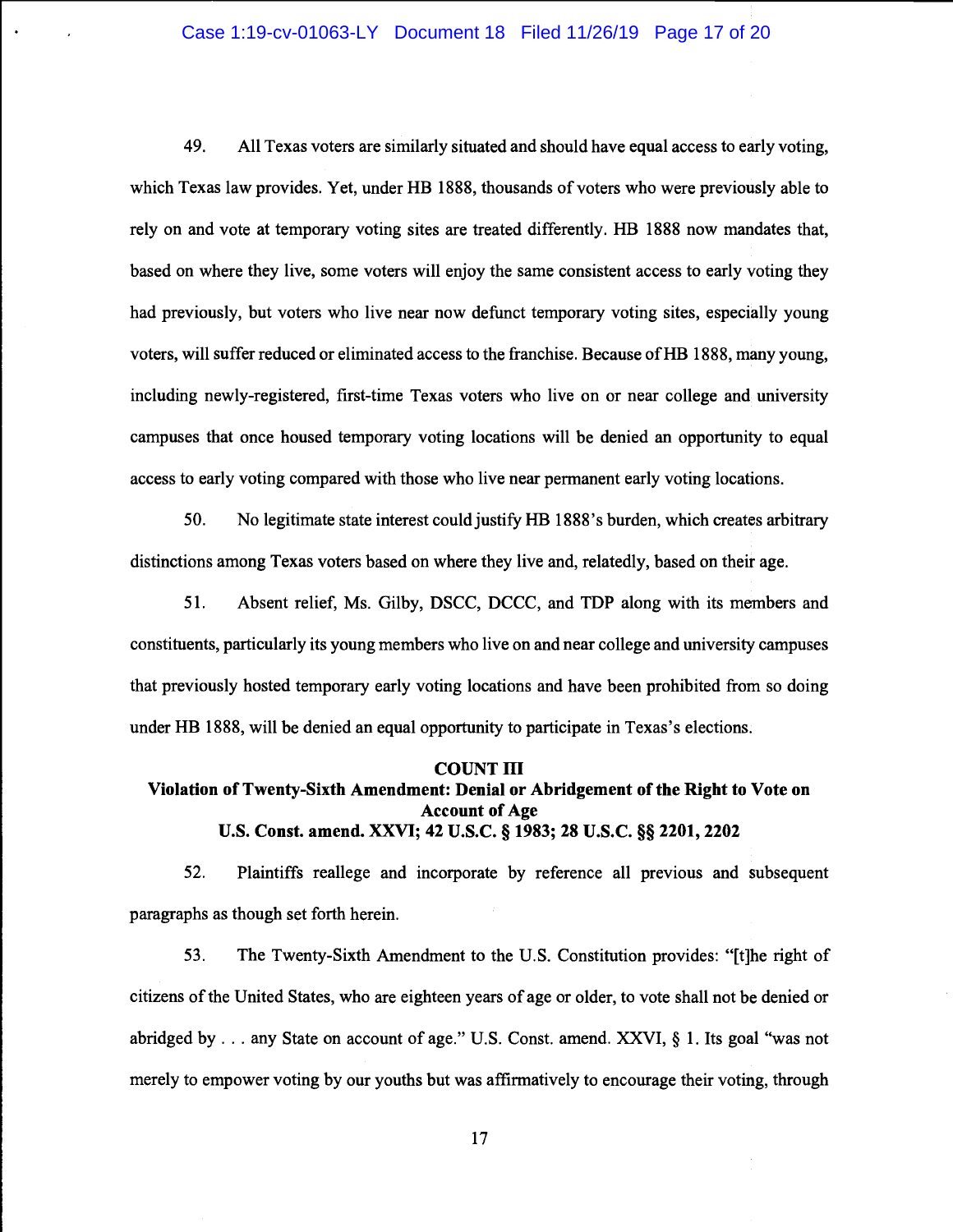# Case 1:19-cv-01063-LY Document 18 Filed 11/26/19 Page 18 of 20

the elimination of unnecessary burdens and barriers, so that their vigor and idealism could be brought within rather than remain outside lawfully constituted institutions." Worden v. Mercer Cty. Rd. of Elections, 294 A.2d 233, 243 (N.J. Sup. 1972). Thus, the Twenty-Sixth Amendment nullifies "onerous procedural requirements which effectively handicap exercise of the franchise. . . although the abstract right to vote may remain unrestricted." Jolicoeur v. Mihaly, 488 P.2d 1, 4 (Cal. 1971) (quoting Lane v. Wilson, 307 U.S. 268, 275 (1939)).

54. The Twenty-Sixth Amendment guarantees young, qualified voters a substantive right to participate equally with other qualified voters in the electoral process. Election laws, practices and procedures designed to deny or abridge the right to vote because of age are unconstitutional. While the amendment "speaks only to age discrimination, it has. . . particular relevance for the college youth who comprise approximately 50 per cent of all who were enfranchised by this amendment." Walgren v. Howes, 482 F.2d 95, 101 (1st Cir. 1973) (citing 117 Cong. Rec. 5817, 5825).

55. In direct contravention of the Twenty-Sixth Amendment, Texas enacted HB 1888 with the intent and effect of preventing newly-enfranchised young Texans from effectively exercising their right to vote.

56. And HB 1888 will have the intended effect. Tens of thousands of young voters in Texas will face heightened burdens on their ability to cast their ballots in the 2020 General Election, mitigating much if not all of the increase in youth engagement that occurred in 2018, where young voters overwhelmingly chose to cast their ballots early, particularly at on-campus temporary voting locations.

57. Absent relief, Ms. Gilby, DSCC, DCCC, and TDP along with its members and constituents, particularly its young members who live on and near college and university campuses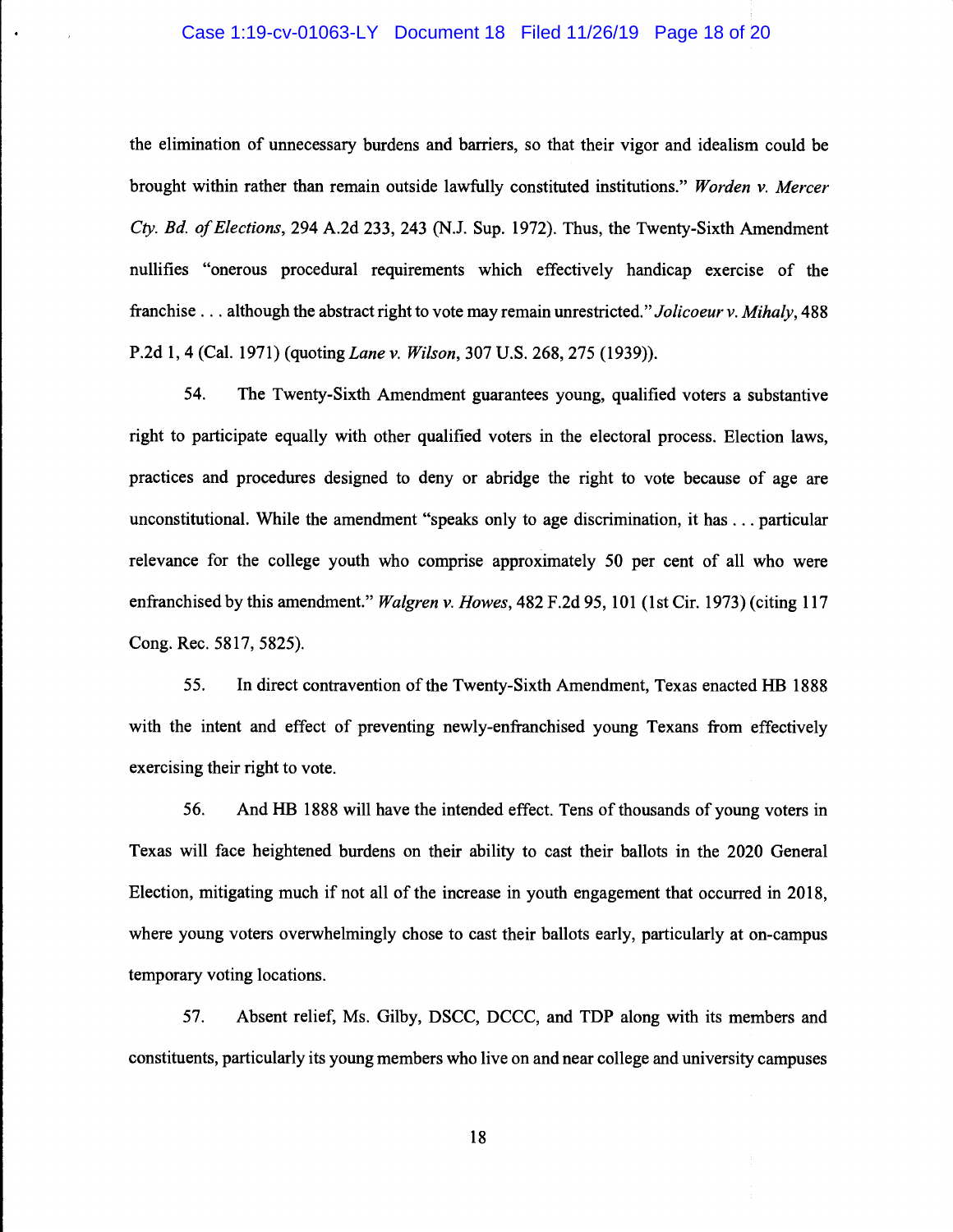that previously hosted temporary early voting locations and have been banned from so doing under HB 1888, will continue to suffer the effects of intentional and unconstitutional discrimination because of age.

# PRAYER FOR RELIEF

WHEREFORE, Plaintiffs respectfully request this Court enter judgment:

- (a) declaring, under the authority granted to this Court by 28 U.S.C. § 2201, that HB 1888 violates the First, Fourteenth and Twenty-Sixth Amendments to the United States Constitution;
- (b) permanently enjoining the Secretary of State, her respective agents, officers, employees, and successors, and all persons acting in concert with each or any of them, from implementing, enforcing, or giving any effect to HB 1888 under the authority granted to this Court by Federal Rule of Civil Procedure 65(a) and 28 U.S.C. § 2202;
- (c) awarding Plaintiffs their costs, disbursements, and reasonable attorneys' fees incurred in bringing this action under 42 U.S.C. § 1988 and other applicable laws; and
- (d) granting such other and further relief as the Court deems just and proper.

Dated: November 26, 2019. Respectfully submitted,

Is/John R. Hardin

John Hardin TX State Bar No. 24012784 PERKINS COlE LLP 500 N. Akard St., Suite 3300 Dallas, TX 75201 Telephone: (214) 965-7743 Facsimile: (214) 965-7793 JohnHardin@perkinscoie.com

Marc E. Elias\* John M. Geise\* Alexi M. Velez\* PERKINS COlE LLP 700 Thirteenth St., N.W., Suite 600 Washington, D.C. 20005-3960 Telephone: (202) 654-6200 Facsimile: (202) 654-9959